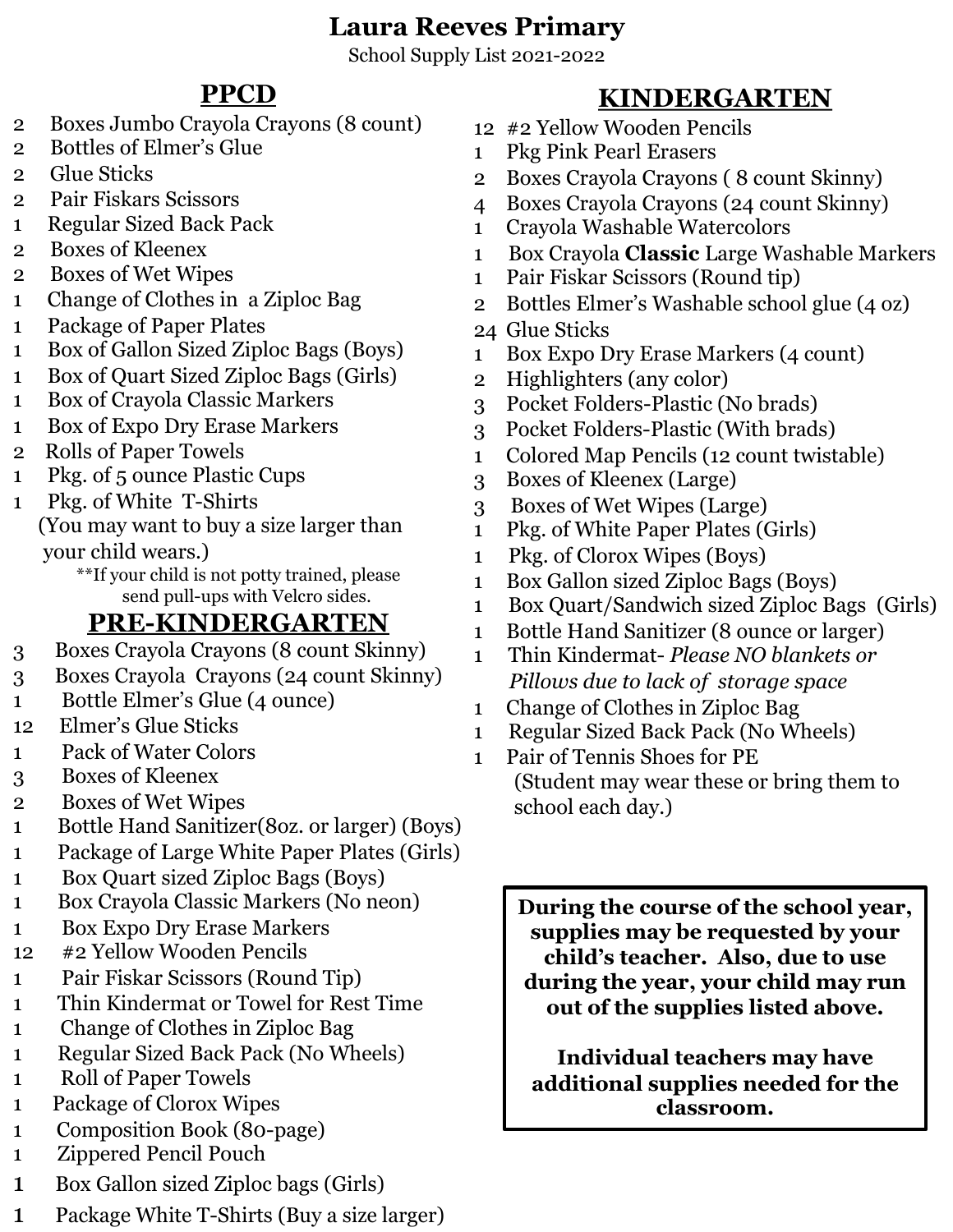# **SILSBEE ELEMENTARY 1ST GRADE SUPPLY LIST 2021-2022**

- $\mathbf{1}$ sturdy school box (cigar box size) for supplies
- boxes of crayons (24 count)  $\overline{4}$
- glue sticks 16
- 4 oz bottle of school glue  $\mathbf{1}$
- 24 #2 yellow (wood) pencils
- 6 large pink erasers
- box broad line Crayola washable markers  $\mathbf{1}$
- $\mathbf{1}$ pkg. color map pencils (12 count)
- 10 EXPO dry erase markers
- $\overline{2}$ highlighters
- pocket folders (PLASTIC ONLY) 3
- $\mathbf{1}$ pair pointed scissors
- $\overline{2}$ single subject wide rule spiral notebooks
- $\mathbf{1}$ pkg. gallon zipper storage bags
- pkg. quart zipper storage bags  $\mathbf{1}$
- $\overline{2}$ hand sanitizers
- $\overline{2}$ large containers of wet-wipes or refills
- $\overline{4}$ large boxes of Kleenex
- $\mathbf{1}$ pkg. white paper plates - (girls)
- $\mathbf{1}$ pkg. index cards - 3x5 (boys)
- $\mathbf{1}$ backpack or tote, no wheels (locker size is 12" x 24" and 12" deep)
- $\mathbf{1}$ pair of headphones (no earbuds)

Tennis shoes with non-marking soles for P.E. (Students may wear these to school or bring to school each day.)

## **Fine Art Supplies**

Mr. Sketch Scented Markers-chisel tip-assorted colors-12 pack

## PLEASE LABEL ALL SUPPLIES & JACKETS WITH YOUR CHILD'S NAME IN PERMANENT MARKER!

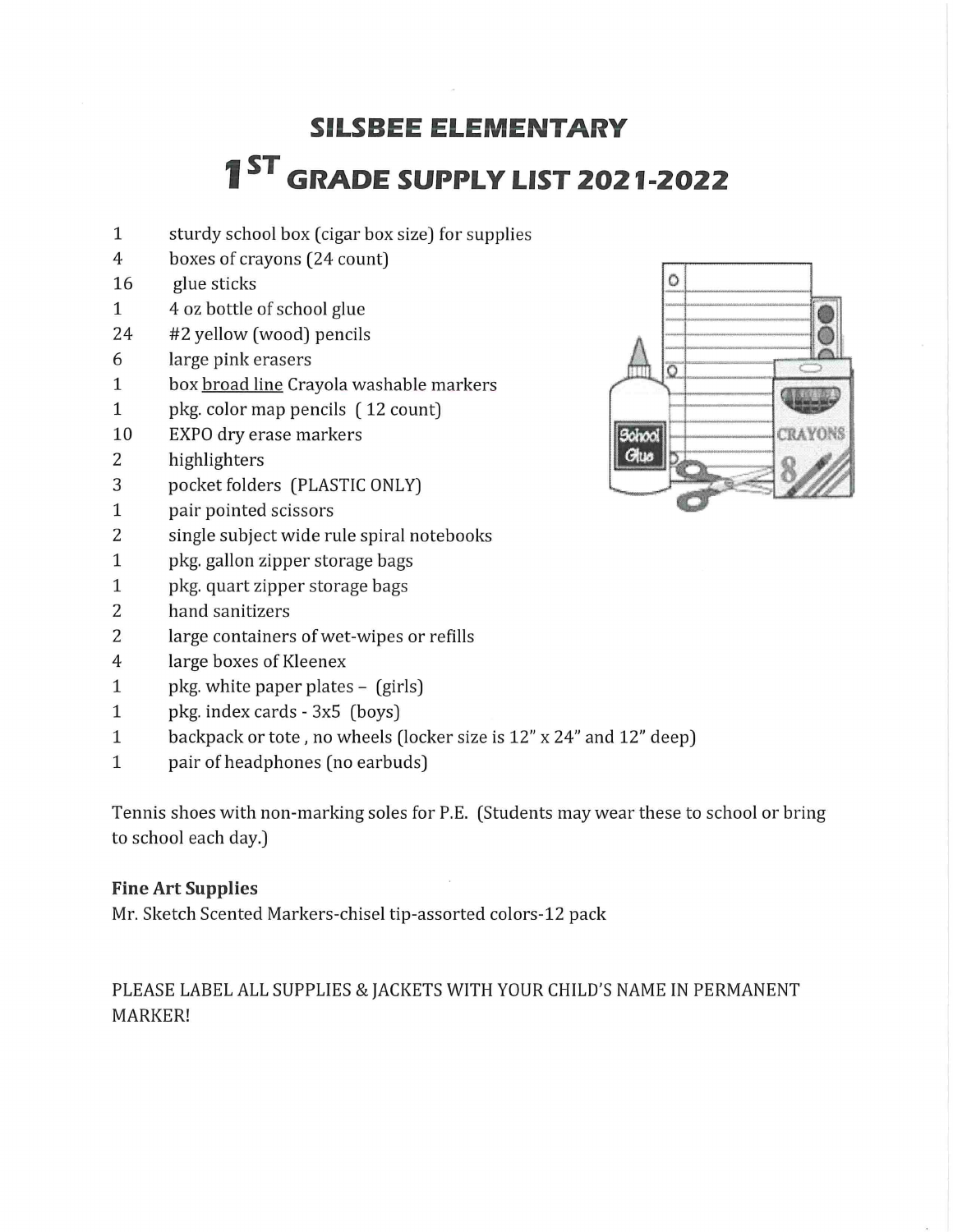

# **SILSBEE ELEMENTARY SCHOOL**

 $2<sub>ND</sub>$ **GRADE SCHOOL SUPPLY LIST 2021-2022** 

- **BLACK EXPO MARKERS**  $\overline{4}$
- $\overline{2}$ **RED PENS**
- **BOXES OF 24 COUNT CRAYONS** 4
- 30 #2 WOODEN TICONDEROGA PENCILS (NO DESIGNS - REPLENISH THROUGHOUT THE YEAR)
- $\overline{4}$ SPIRALS 70 PAGE - WIDE RULED (ONE EACH - BLUE, RED, YELLOW, GREEN)
- $\overline{2}$ 24 PACK GLUE STICKS (REPLENISH DURING THE YEAR)
- LARGE BOXES OF KLEENEX 3
- FOLDERS WITH POCKETS & BRADS (ONE EACH- BLUE, RED, YELLOW, GREEN) 4
- $\overline{2}$ **LARGE ERASERS**
- PAIRS OF POINTED SCISSORS (FISKARS AND DURASHARP ARE DURABLE)  $\overline{2}$
- $\overline{2}$ MESH ZIPPERED PENCIL POUCHES (10" X 7 3/8")
- BOX ZIPLOC BAGS (SNACK, QUART OR GALLON SZ)  $\mathbf{1}$
- **BOX BABY WIPES UNSCENTED**  $\mathbf{1}$
- $\mathbf{1}$ PAIR OF HEADPHONES (NO EARBUDS)
- BOYS 1 10 OZ OR LARGER HAND GEL SANITIZER
- GIRLS 1 BOX OF CAP ERASERS
- $\mathbf{1}$ **BACKPACK**
- $\overline{2}$ **HIGHLIGHTERS** 
	- FINE ARTS CLASS BOYS - 1 METALLIC SHARPIE (ANY COLOR) GIRLS 1 16 CT. OF CRAYOLA WATER COLORS
	- **P.E. CLASS** PAIR OF TENNIS SHOES WITH NON MARKING SOLES

ADDITIONAL ITEMS DONATED WOULD BE APPRECIATED: COLORED COPY PAPER, GLUE STICKS, NOTEBOOK PAPER, INDEX CARDS

#### PARENTS, PLEASE LABEL ALL SUPPLIES AND JACKETS WITH YOUR CHILD'S NAME IN PERMANENT MARKER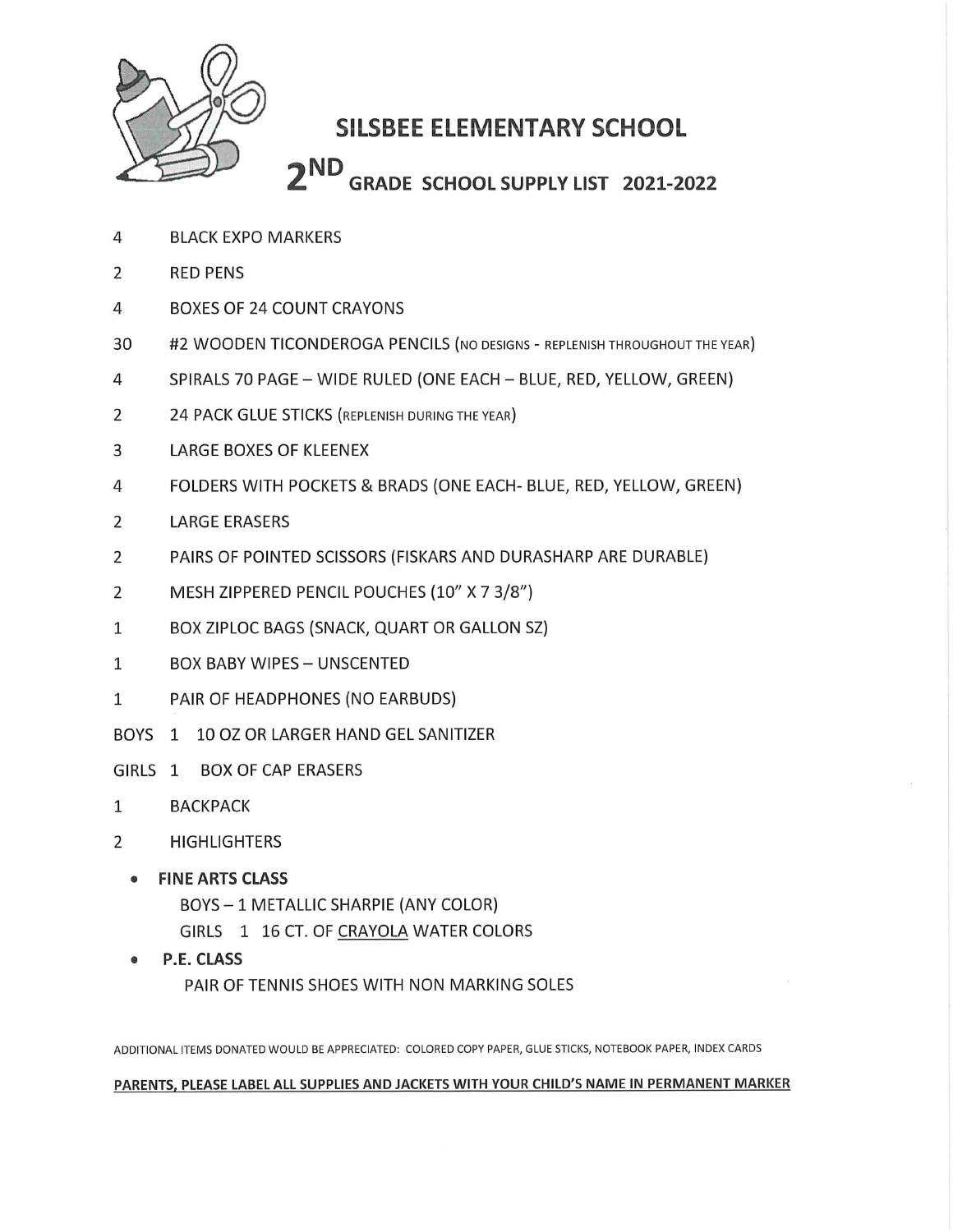## **SILSBEE ELEMENTARY SCHOOL**

# **3RD** GRADE SUPPLY LIST 2021-2022



- $\overline{2}$ PAIRS OF HEADPHONES (these are imperative)
- $\overline{2}$ PACKAGES OF WOODEN, YELLOW 12CT #2 PENCILS(not mechanical - preferably Ticonderoga)
- $\overline{2}$ **RED PENS**
- $\mathbf{1}$ 2 CT PACKAGE OF PINK ERASERS
- PACKAGE OF PENCIL CAP ERASERS  $\mathbf{1}$
- $\overline{2}$ BOXES OF 24 CT. CRAYOLA BRAND CRAYONS
- $\mathbf{1}$ PACKAGE OF 10 CT WASHABLE MARKERS
- 4 **LARGE GLUE STICKS**
- PAIR OF POINTED 7 INCH DURABLE SCISSORS  $\mathbf{1}$
- $\mathbf{1}$ LG. PACK OF WIDE RULED NOTEBOOK PAPER
- 3 1 SUBJECT SPIRAL NOTEBOOKS
- 3 LARGE BOXES OF KLEENEX
- $\mathbf{1}$ LARGE BOTTLE OF GERM-X HAND SANITIZER (10 0Z OR LARGER)
- $\overline{2}$ MESH ZIPPERED PENCIL POUCHES (10" X 7 3/8")
- $\overline{2}$ SOLID COLOR POCKET FOLDERS WITH BRADS
- CONTAINER OF WET WIPES (BOYS ONLY)  $\mathbf{1}$
- BOX OF ZIP LOCK STORAGE BAGS, ANY SIZE (GIRLS ONLY)  $\mathbf{1}$

\*NO BINDERS OR TRAPPER KEEPERS - THE DESKS CANNOT ACCOMMODATE THEM AND THEY WILL BE SENT HOME.

\*HOMEROOM TEACHERS MAY REQUIRE A FEW ADDITIONAL ITEMS.

### **OTHER ITEMS NEEDED FOR:**

- **FINE ARTS CLASS** 
	- $\mathbf{1}$ BLACK ULTRA FINE TIP SHARPIE
	- $\mathbf{1}$ CONTAINER OF PLAY DOH ANY COLOR
- P.E.

PAIR OF TENNIS SHOES WITH NON-MARKING SOLES

Students will need a backpack for 3<sup>rd</sup> grade. Backpacks must fit into lockers (12" x 24" x 12"deep) And are not taken into classrooms. Large backpacks WILL NOT fit into these lockers. PLEASE NO **ROLLING BACKPACKS** 

## PARENTS, PLEASE LABEL ALL SUPPLIES & JACKETS WITH YOUR CHILD'S NAME IN PERMANENT **MARKER.**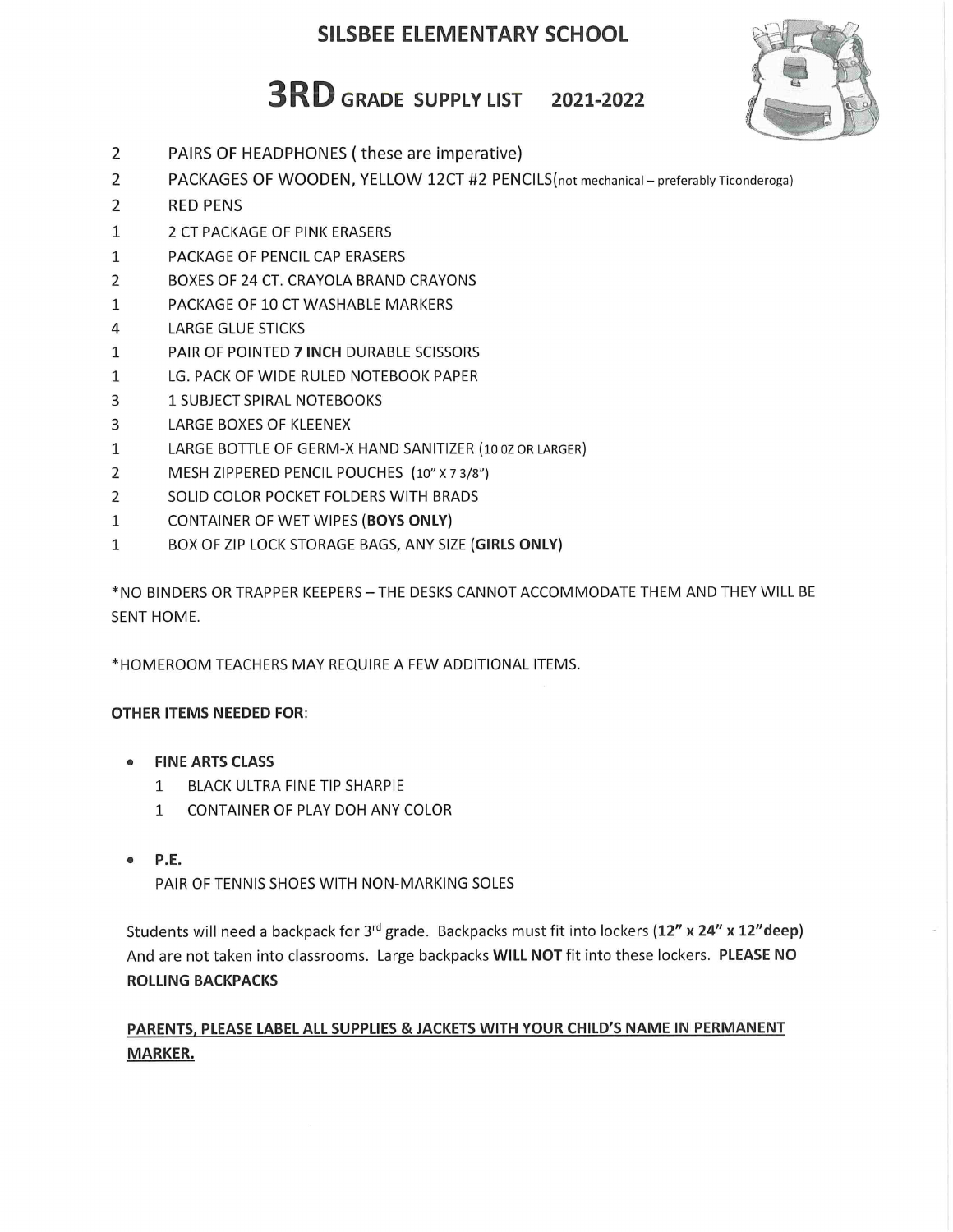# **Silsbee Elementary**

# 4th Grade Supply List 2021-2022



## Please label all supplies with your child's entire name in permanent marker!

## \*Classroom Supply List

- bound back composition books, 100 page count (not spiral notebooks)  $2 -$
- $1 -$ 5 subject spiral notebook
- pack of five-tab dividers  $1-$
- $1-$ 3 ring 1" binder
- package of notebook paper  $1-$
- $3$ plastic pocket folders (no brads)
- 1 fabric pencil pouch with zipper
- 4 packages of No. 2 pencils with erasers
- 2 large pink erasers
- 1 package of pencil cap erasers
- 1 pair of scissors
- 1 handheld pencil sharpener
- 3 large boxes of Kleenex tissues
- 2 boxes of colored pencils
- 4 bottles of liquid Elmer's glue
- 2 containers of Lysol wipes
- 2 sets of ear buds (no headphones)
- 1 large bottle of unscented Germ-x
- 1 box of Ziploc bags (any size)
- 1 2 pack of yellow highlighters
- 1 roll of paper towels
- $1$ pack of black EXPO dry erase markers

**FINE ARTS** - girls  $-1$  black fine point sharpie

boys - classic 10 count Crayola markers

Additional Supplies Teachers would appreciate having donated:

Colored notebook paper or 1 bag of individual wrapped hard candy (for incentives)

## PLEASE NO ROLLING BACKPACKS, ZIPPER NOTEBOOKS, OR LOCKS FOR LOCKERS!

Students will need a drawstring backpack for 4<sup>th</sup> grade. Backpacks must fit into lockers(12" x 24" and 12" deep) and are not taken into classrooms. Large backpacks WILL NOT fit into these lockers.

Tennis shoes are required for wellness (P.E.) class.

Please label your child's entire name on all jackets and outerwear with a permanent marker!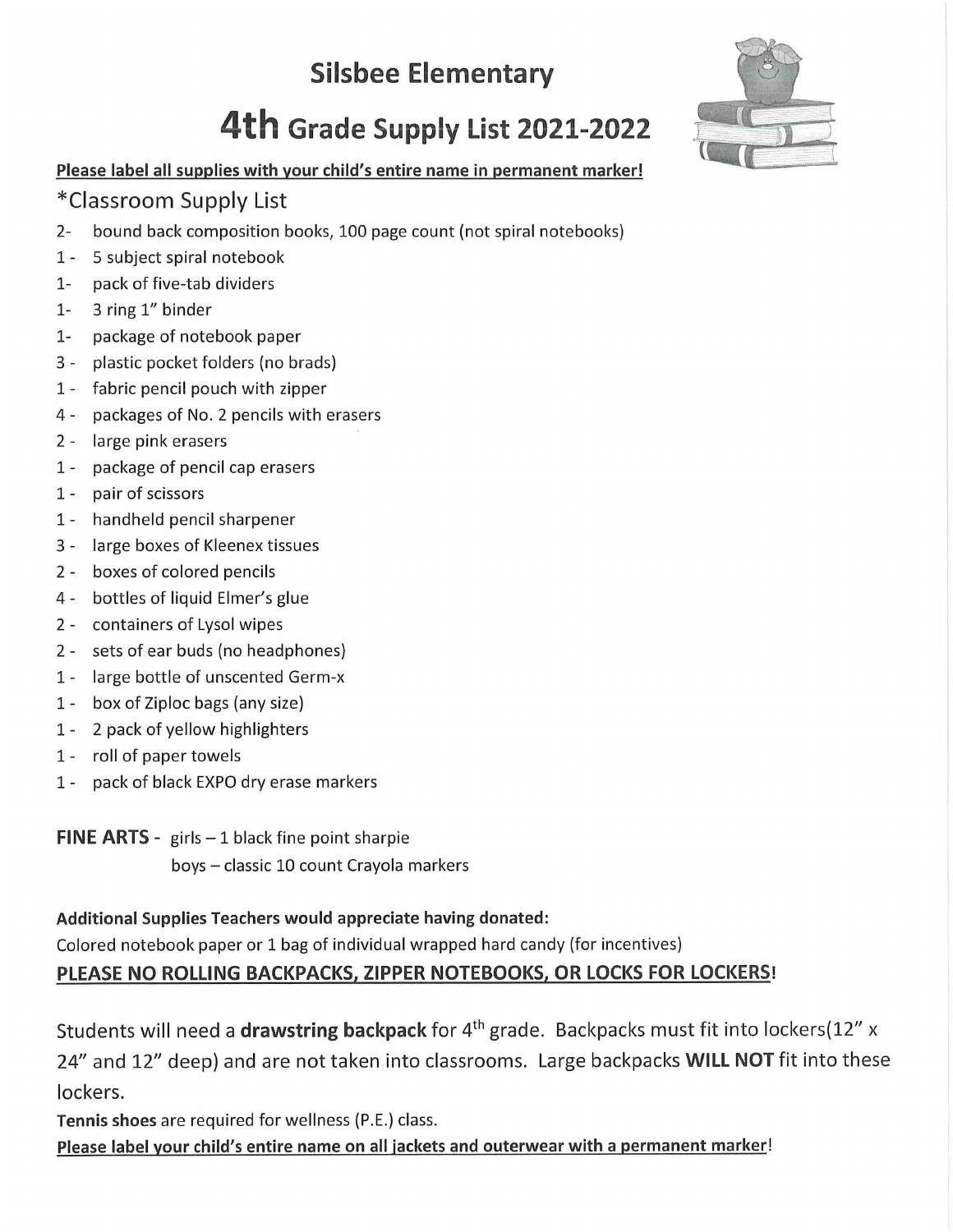# **SILSBEE ELEMENTARY**

# 5TH GRADE SUPPLY LIST 2021-2022



#### **ALL CLASSES**

- 2 PACKAGES OF #2 PENCILS
- 1 PENCIL SHARPENER WITH CAP
- 1- PENCIL POUCH TO KEEP SUPPLIES (THIS WILL GO TO CLASS WITH THE STUDENTS)

NO zippered binders - they do not fit in the lockers or the desks

#### **READING CLASS**

- 1 POCKET FOLDER WITH BRADS
- 1 HIGHLIGHTER

### **SCIENCE CLASS**

- 1 70-100 PAGE SPIRAL NOTEBOOK
- 1- PKG 24 CRAYONS
- 1- BOTTLE OF GLUE
- 1 PACKAGE OF 12 MAP PENCILS
- 1 PACKAGE OF ZIPLOC SANDWICH BAGS GIRLS
- 1 PACKAGE OF PAPER TOWELS BOYS

### **MATH CLASS**

- 1 1" 3 RING BINDER (this will be left in the math classroom)
- 1 PACKAGE OF DRY ERASE MARKERS
- 1 PACKAGE OF MAP PENCILS (12)
- 1 PACKAGE OF DIVIDERS (6 ct)
- 1 ONE SUBJECT SPIRAL NOTEBOOK
- 1 PACKAGE OF NOTEBOOK PAPER WIDE RULED

### **SOCIAL STUDIES**

1 - PACKAGE OF MAP PENCILS (12)

### **HOMEROOM (FIRST PERIOD CLASS)**

- 3 BOXES KLEENEX
- 1- PAIR OF EARBUDS
- 1- BOTTLE OF GERMX

#### **FINE ARTS**

1- Crayola Model Magic (4 ounces white)

### Parents

Please label all supplies & jackets with your child's name in permanent marker. Please make sure your student has nonmarking tennis shoes for P.E.